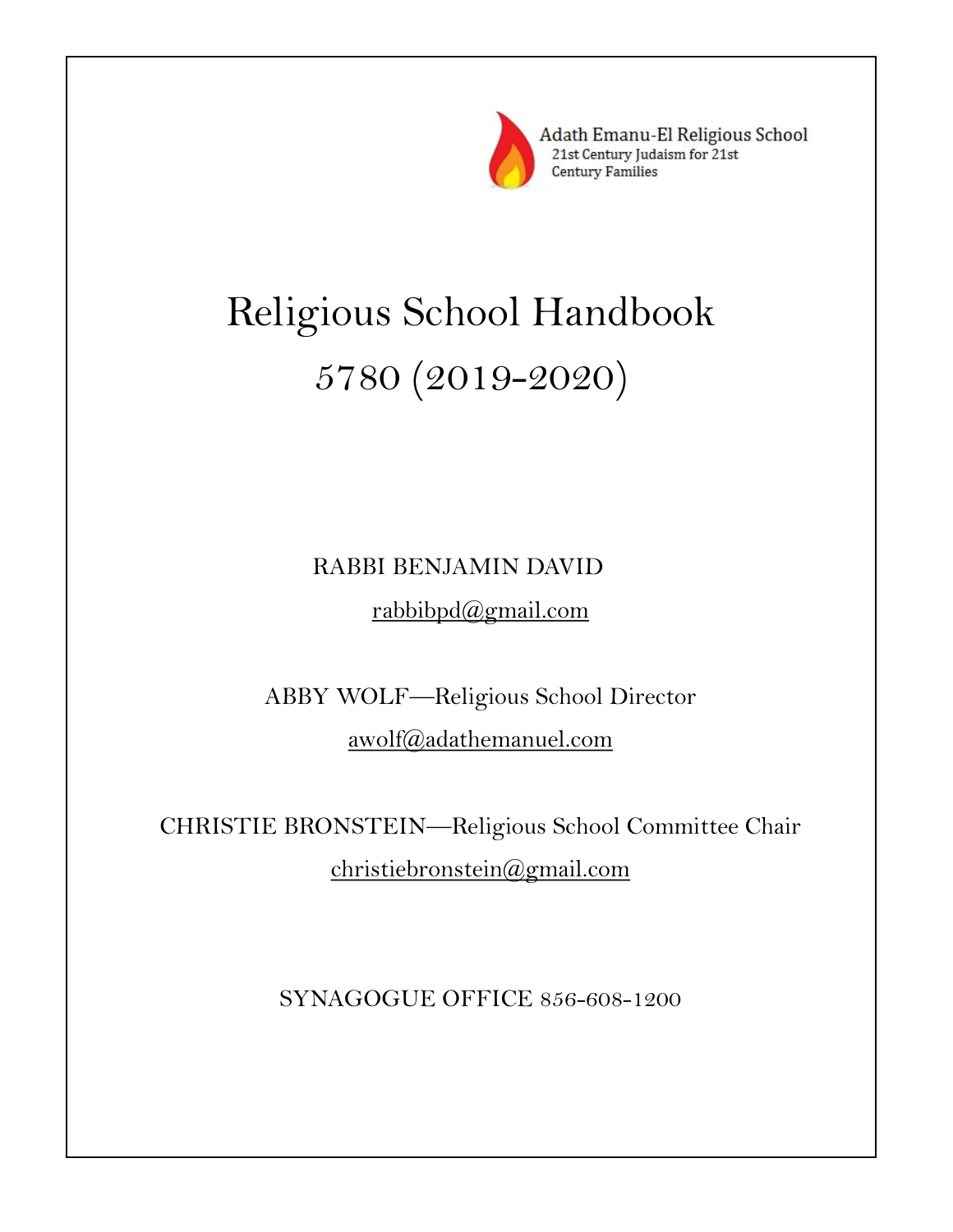Welcome to another great year at Adath Emanu-El! We are excited to learn with you and your family throughout the coming weeks and months.

Thank you for taking the time to read this important handbook. Please use this booklet as a guide to our school, events, policies, and procedures. If you have any questions or concerns, please contact Abby Wolf or this year's Religious School Committee chair, Joelle Winter.

### **Mission & Vision Statements**

Mission Statement:

Adath Emanu-El's Religious School aims to provide students and families with positive Jewish experiences and the tools needed to live a life engaged with Jewish ritual, Jewish identity, and Jewish culture.

### Vision statement:

Adath Emanu-El's Religious School seeks to foster Jewish experiences, stimulate family learning, and enable an appreciation of Judaism in the 21<sup>st</sup> century.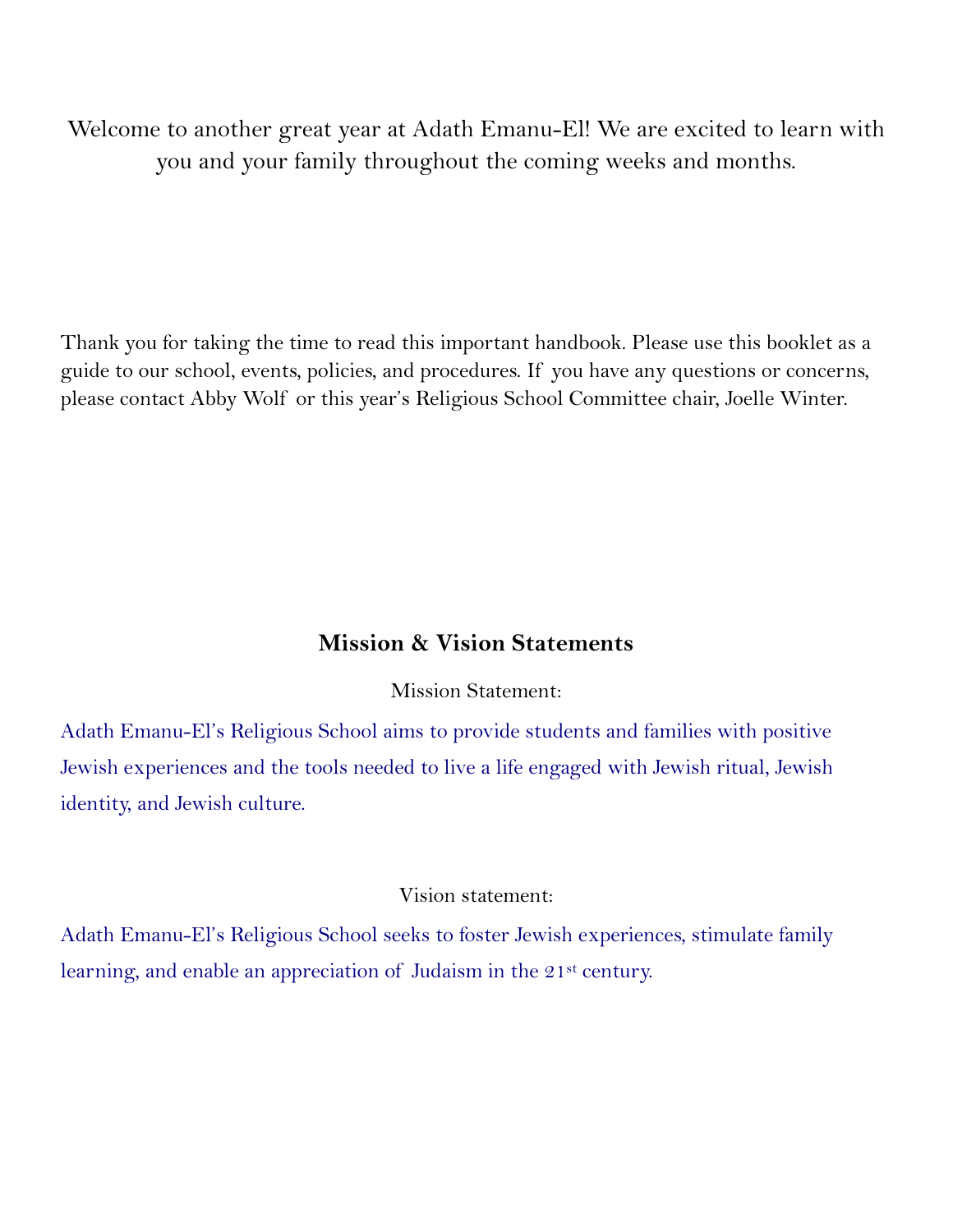

# *B'ruchim Ha'baim*—Welcome!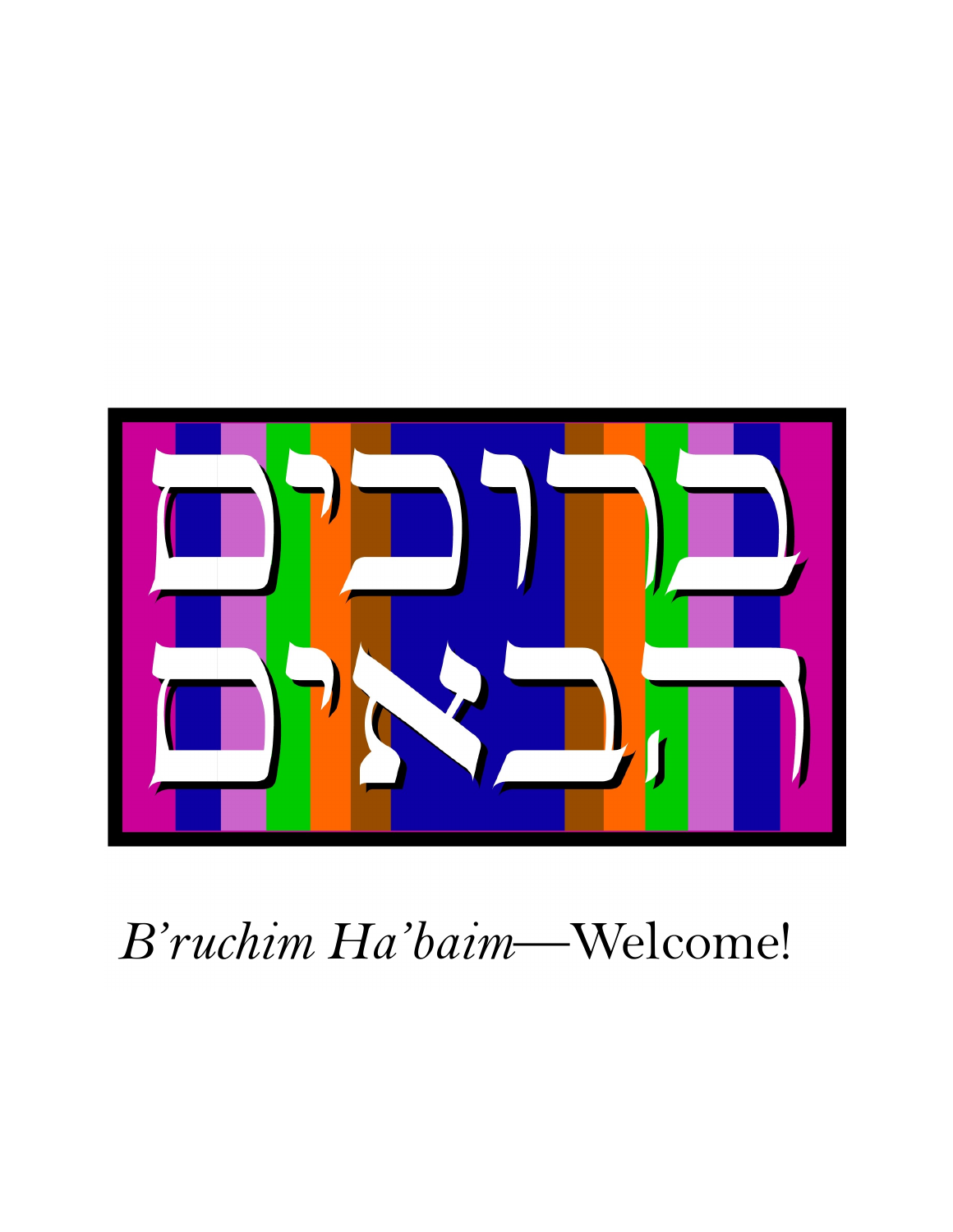# **Table of Contents**

### **Important Information**

- School Covenant..page 1
- Classes, classroom assignments, teacher contact information..page 5
- Pickup/Drop-off Procedures..page 5
- Lateness and Early Dismissal..page 5-6

### **Classroom Experience**

- Cell Phones in the Classroom..page 6
- Dress Policy..page 6
- Food and Snacks in the Classroom..page 6
- Learning Support..page 7
- Room Parents..page 7
- Texts and Supplies..page 7
- *Tzedakah..page 7*

### **Policies & Procedures**

- Absence Policy..page 10
- Administration of Medication..page 10
- Illness Policy..page 11
- Promotion Policy..page 12
- Snow Day Procedure..page 13
- Student Evaluations..page 13

### **Beyond the Classroom**

- Service Attendance Requirement  $(5-6<sup>th</sup>$  grades)..page 14
- Worship Opportunities for students and families..pages 14-15
- Lapid Family Education..page 3
- Life Cycle Events at Adath..page 8
- AEFTY..page 8

### **Sunday & Wednesday Calendars..pages 16-17**

### **Special Events (Holidays, Family Education)..page 4**

### **Holidays..page 18**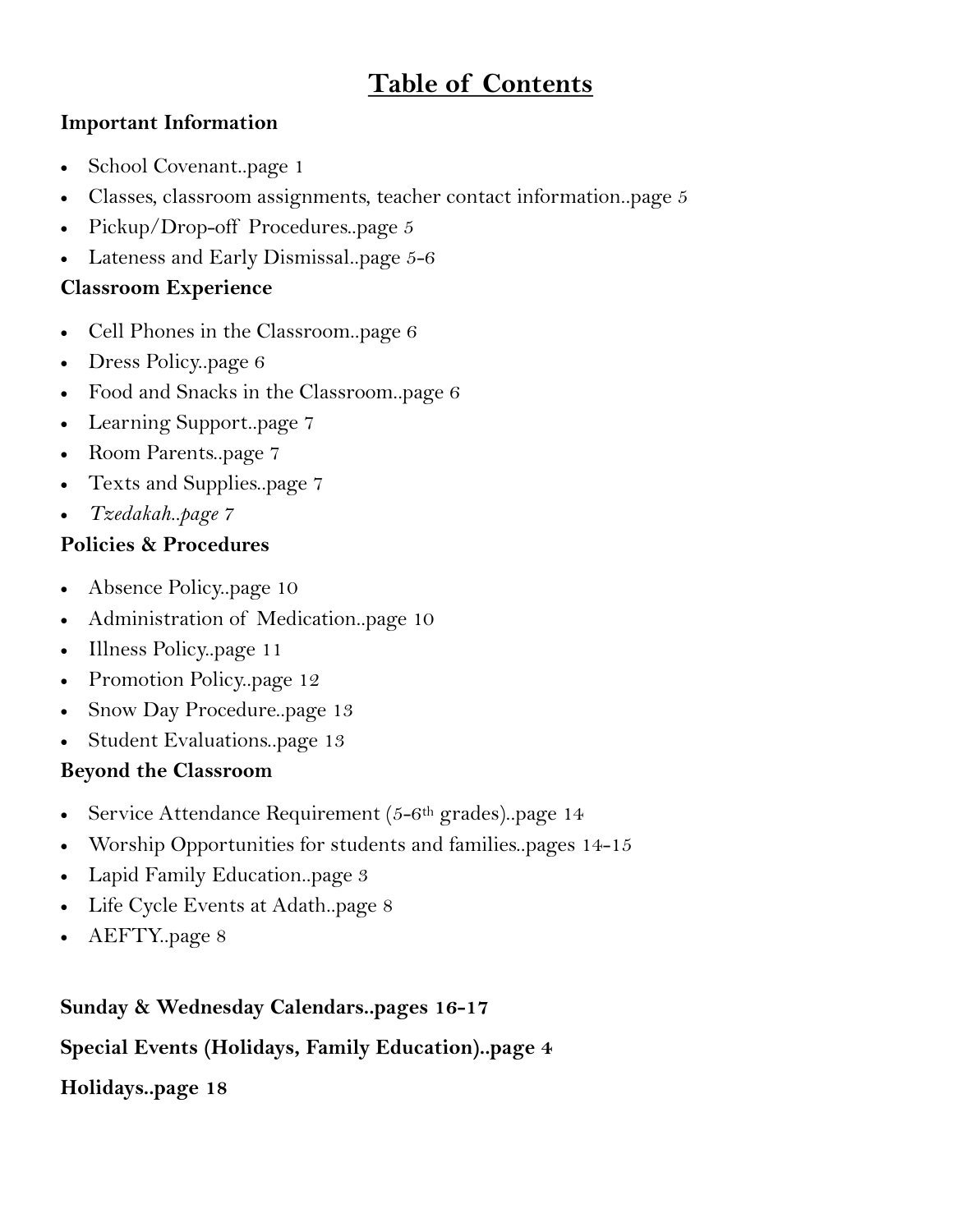### **Brit (covenant) for Students, Families, and Our School Adath Emanu-El Religious School 5780**

Effective synagogues do not simply engage with students; they form families. This is even more true for religious education: parents, siblings, and other family members are all a part of the learning team. The Religious School can teach *about* Judaism. However, it cannot make people Jewish; only a supportive and nurturing environment can do that. This covenant reflects those principles.

### **FAMILIES ARE RESPONSIBLE FOR**:

- sending their child(ren) to school regularly and on time
- showing an interest in what their child(ren) are learning
- making Religious School a family priority
- attending Shabbat services periodically with their child(ren)
- attending school family events
- communicating with teacher(s) and/or Abby Wolf if problems arise

### **STUDENTS ARE RESPONSIBLE FOR**:

- a serious approach to learning which includes:
	- coming prepared to work
	- participating in activities, discussions and projects with enthusiasm
	- completing any assignments given
- appropriate behavior in school which includes:
	- respect for the dignity of teachers and students alike
	- respect for your property, the synagogue, and the property of others
	- working to ensure that the Religious School environment is a safe one for yourself and others
- periodic attendance at Shabbat services with your family

### **THE SCHOOL IS RESPONSIBLE FOR**:

- providing teachers and staff committed to excellent instruction
- providing support materials necessary for learning
- creating a safe and nurturing environment conducive to learning and to the development of self esteem and positive Jewish identities
- respecting and providing for the needs of individual students
- maintaining on-going communication with families and students

To signify your understanding of this sacred trust, please sign below and retain it for your reference.

Family Member's Signature Student's Signature Student's Signature

\_\_\_\_\_\_\_\_\_\_\_\_\_\_\_\_\_\_\_\_\_\_\_\_\_\_\_\_\_\_ \_\_\_\_\_\_\_\_\_\_\_\_\_\_\_\_\_\_\_\_\_\_\_

\_\_\_\_\_\_\_\_\_\_\_\_\_\_\_\_\_\_\_ Adath Emanu-El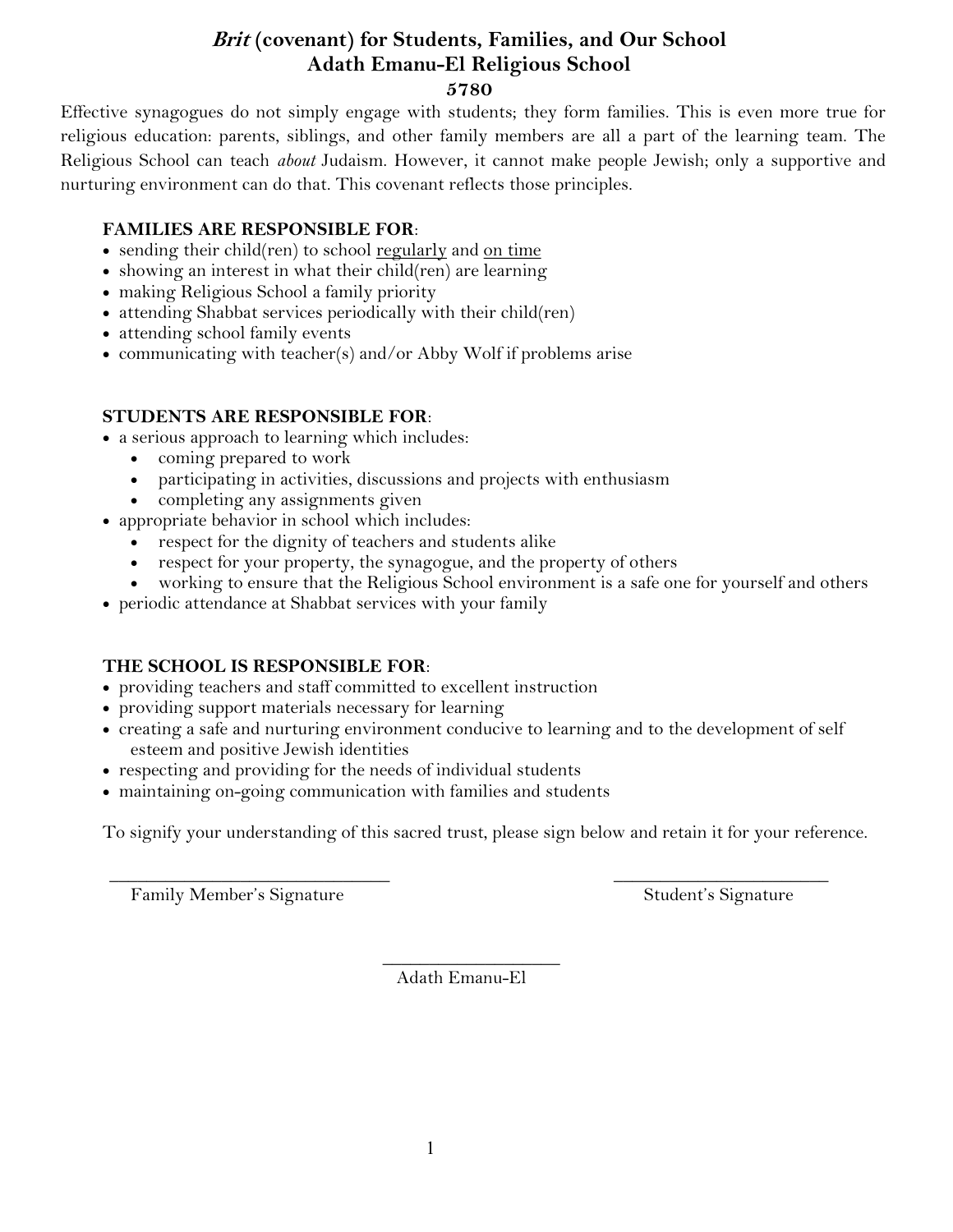## **Shabbat Dinners with Friends!**



What's better than a Shabbat dinner with your friends? Join the Religious School and Membership Committee for a casual dinner at 6:45 pm followed by family services at 7:30 pm. Dinner will cost aprroximately \$10 per adult and \$5 per child. Cost subject to change depending on the menu. Morah Abby Wolf will remind you when your class' dinner is coming up, and she asks that you RSVP to her so we can ensure that there is enough food for everyone!



Mark Your Calendars! October 4th…. Sixth Grade November 1st …. Second Grade December 6th…. Fifth Grade February 7th ….Third Grade March 6th …. Kindergarten & First Grade April 3rd ….Fourth Grade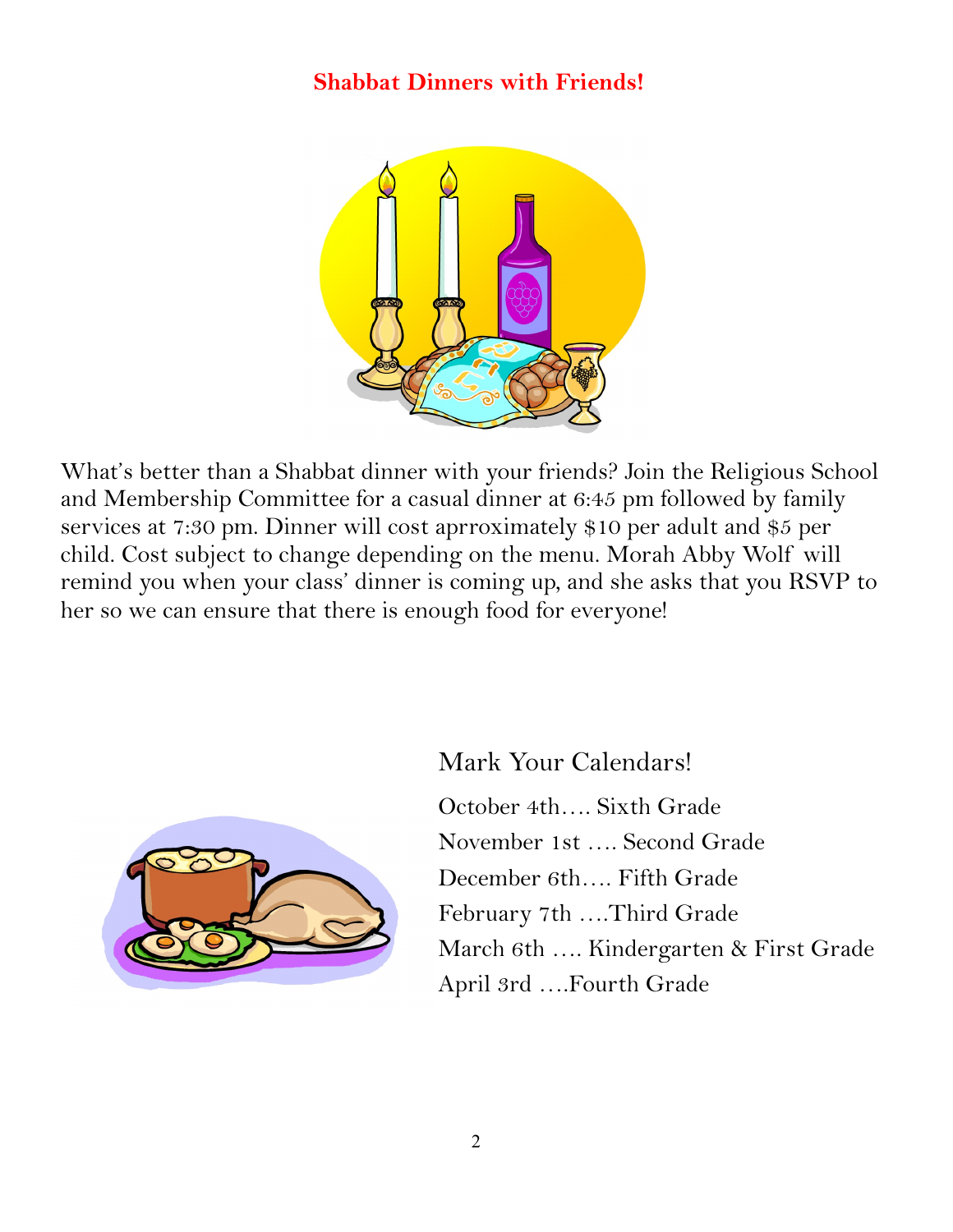# **Class Times and Scheduling**

Kindergarten through 6th grade classes meet on Sunday mornings

Kindergarten, 1st & 2nd Grade: 9:00 am-10:45 am

3rd-6th Grade: 9:00 am-12:30 pm with a supervised 15 minute break & snack

**4th, 5th & 6th graders** have Judaica classes on Sunday mornings and their choice of Hebrew on either Sunday mornings or Wednesday evenings (6:00-700 pm). If your family participates in the Lapid Family Education program (open to 3rd-6th Grade), your student does not attend Judaica classes on Sundays. The dates for Lapid Programs are below:

# **Lapid Family Experience-A New Alternative to Religious School**

Lapid (lah-pee'd) is a Judaica alternative that strives to integrate Judaism and

| Friday, October 4, 2019     | Friday, February 7, 2020                                                                                        |
|-----------------------------|-----------------------------------------------------------------------------------------------------------------|
| $5:45 - 7:30$ pm            | $5:45 - 7:30$ pm                                                                                                |
| Saturday, November 16, 2019 | Saturday March 14, 2020                                                                                         |
| 11:30 am-1:00 pm            | 11:30 am-1:00 pm                                                                                                |
| Friday, December 6, 2019    | Friday, April 3, 2020                                                                                           |
| $5:45 - 7:30 \text{ pm}$    | $5:45 - 7:30$ pm                                                                                                |
| Saturday, January 11, 2020  | <i>*These programs include a meal &amp; families are</i><br>encouraged to stay for Friday night Shabbat Service |
| 11:30 am-1:00 pm            | at 7:30 pm or attend Saturday morning Shabbat<br>Service before the program at 10:00 am                         |

Jewish living with the lives of 21st Century Jewish families.

In lieu of Judaica classes, students and families come together multiple times per year to engage in Jewish learning as a community. Each session contains a T'filah component, a meal and a shared Family Education Experience.

Families shape the rest of their experiences together. Activities include attending services outside of Lapid and engaging in a variety of experience across the Jewish world. This can be done on your own schedule to accommodate your family's busy lifestyle. For more information please see Morah Abby Wolf or pick up a brochure in the office.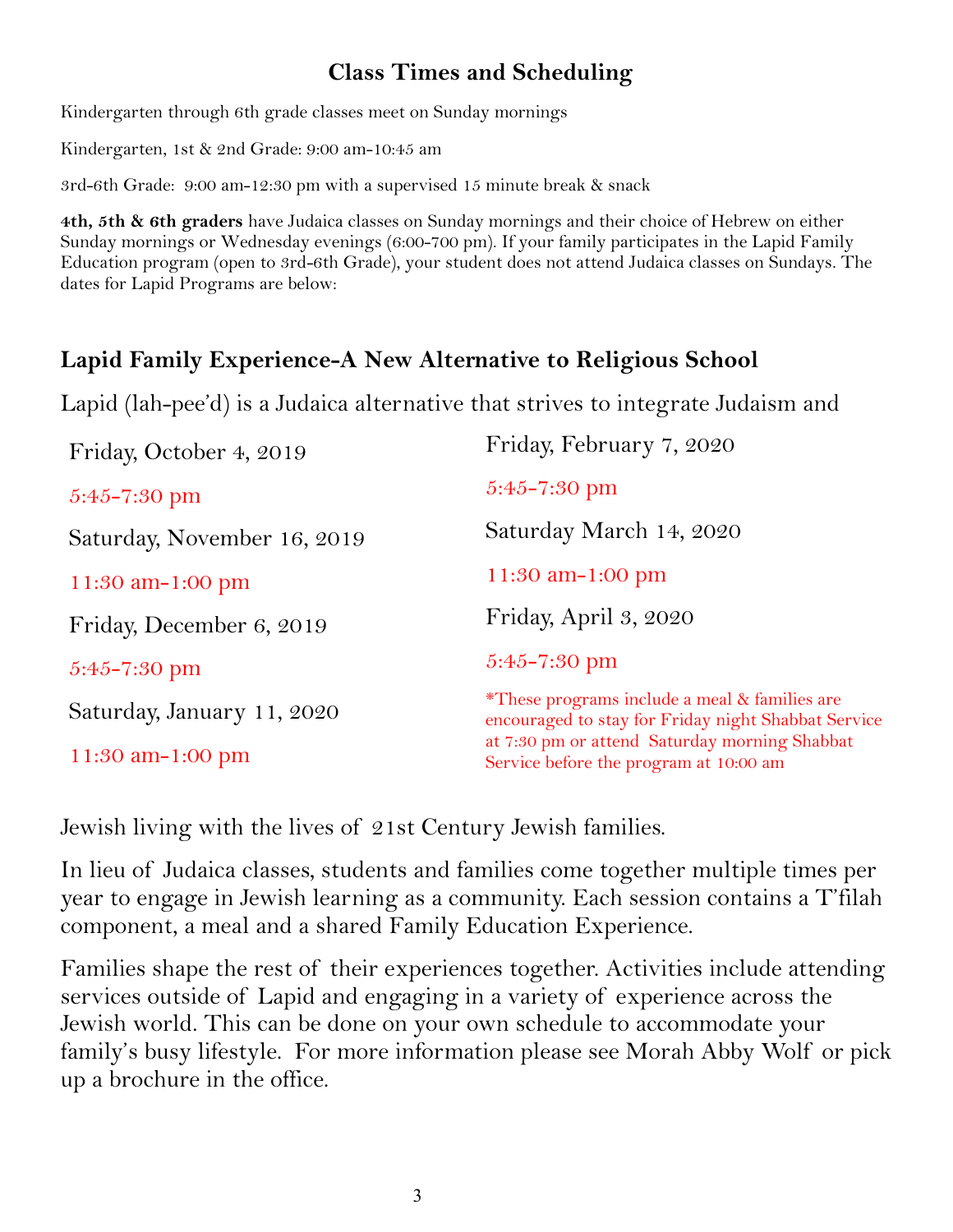# **TEEN NIGHT**

**Seventh through Twelfth grades** meet on Wednesday evenings and this includes dinner:



7th Grade: 5:30-8:00 pm

8th-10th Grade: 6:30-8:00 pm

11th-12th: 7:00-8:00 pm –Dinner with the Rabbi (out of the building)

10/23, 11/13, 12/4, 1/15, 2/26 & 3/18

7th Grade begins in the **Tapestry Room** at 5:30 pm followed by dinner at 6:30 pm

8th through 10 grades start in the **Social Hall** with dinner at 6:30 pm

# **Special Programs and Activities**

### 2nd Grade

Second graders and their families come together to learn about Hanukkah in an interactive program created and facilitated by their teacher, Morah Shira. This year the program will be on Sunday, December 15. Please mark your calendars!

## 3rd Grade

Our third graders and their families come together to learn about setting aside sacred time on Shabbat. One Sunday morning session (November 3rd is devoted to creating personalized challah covers that can adorn their Shabbat tables at home for many years to come. This interactive and artistic program is one of the many highlights of our Religious School experience!

## 4th Grade

Passover is in the air all year long in 4th grade! Students and their families come together to explore different facets of one of our most memorable holidays. This year the program will be held on March 22nd. More information will be sent home as the holiday approaches.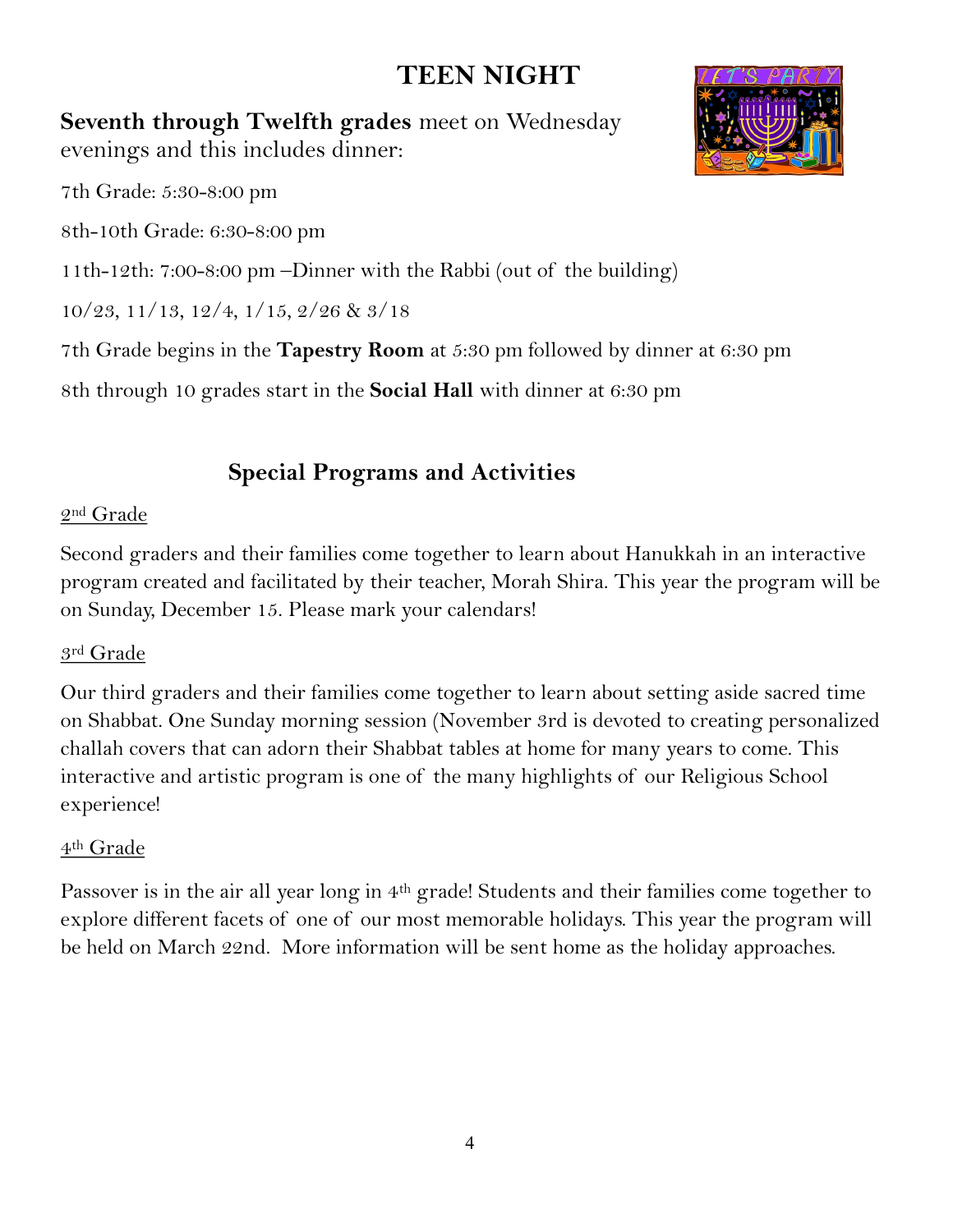#### **Teachers & Classroom Assignments**

Kindergarten: Morah Taylor Godfrey [Classroom 4] First Grade: Morah Renae Godfrey [Classroom 7] Second Grade: Morah Shira Keet [Classroom 8] Third Grade Judaica: Morah Sheryl Friedman [Classroom 5] Third Grade Hebrew: Morah Lindsay Freedman [Classroom 9] Fourth Grade Judaica: Morah Suzi Freedman [Classroom 10] Fourth Grade Hebrew: Morah Rachel Forth [Classroom 3] Fifth Grade Judaica: Morah Orly Buday [Room 6] Fifth Grade Hebrew: Morah Dana Ostrovsky Fine [Classroom 2] Sixth Grade Judaica: Moreh Ross Bear [Library] Sixth Grade Hebrew: Moreh Shira Keet [Room 8]

#### **Teen Night**

Moreh Ross Bear, Morah Dana Ostrovsky Fine, Morah Rachel Forth,

Moreh Isaac Gold, Morah Shira Keet, & Morah Jamie Schoopachevich

### **Pick Up/Drop Off Procedures**

Drop Off: The traffic cones in our parking lot provide a safe space for all of our students to enter the building. Please be respectful of the entrance to the Religious School wing. If you choose to walk your child/children into the building, please park in the lot and enter through the Religious School doors. Please consider joining your K-4th grader for our morning service from 9-9:25am each week.

Pick Up: Please park your car and come inside to meet your child(ren) outside the classroom. Students who are not met by a parent/guardian will be escorted to the office until a parent or guardian is present. They will not be dismissed unattended into the parking lot.

### **Lateness and Early Dismissal**

Please make every effort to be on time for class. Students who arrive late must sign in with the Temple Office before going to class.

5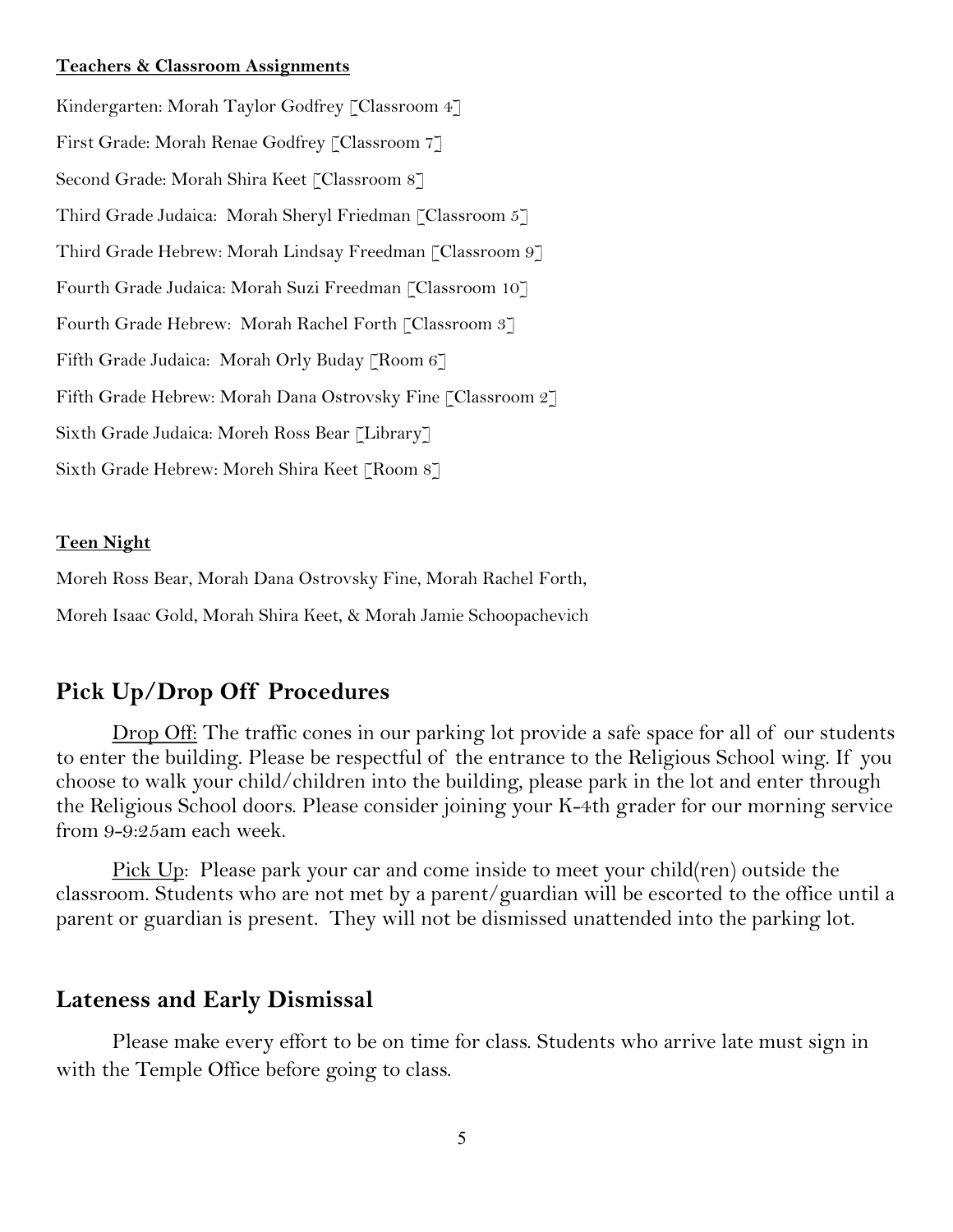If a student needs to leave early, a parent or guardian must come into the Temple office – students will not be released without a parent or guardian present in the building. The parent or guardian must sign the student out in the designated binder, and a staff member or *madrich/a* will bring your child to the office. Please **inform the office in advance** if your child will be departing before class time ends. This ensures we know where every student is at all times.

# In the Classroom

### **Cell Phone Policy-Updated for 2019-2020**

**Please do not expect your child(ren) to answer his/her cell phone or respond to text messages during school hours.** If you need to be in contact with your child, please call the Temple Office. Cell phones will not be allowed for <u>personal</u> use during Religious School, but students in grades 6-12 may use them during class as a learning tool and for recreation during break. Students using their technology inappropriately will have the item confiscated and a family member must retrieve it from the Temple Office. Each classroom teacher reserves the right to make his/her own policy in addition to this one.

In the interest of our youngest students developing friendships, we ask that students in grades K-5 do not bring any technological devices to school. During break, games and activities that foster interpersonal relationships will be provided. Students are also welcome to bring/share their favorite non-technological game/activities from home.

### **Dress Policy**

Our Religious School expects respectfulness in all areas, including manner of dress. Casual attire is welcome in the school environment as long as the appropriate guidelines below are observed. Please keep in mind that we have young students who will be looking up to the older students as role models in our school and synagogue.

· No clothing with slogans or images that could be seen as offensive.

· Clothing should cover well, not exposing large or inappropriate areas of skin or undergarments and clothing should fully cover the undergarments beneath them.

With the exception of religious head coverings, hats or caps should not be worn in the classroom.

Due to safety issues, we strongly discourage wearing flip-flops.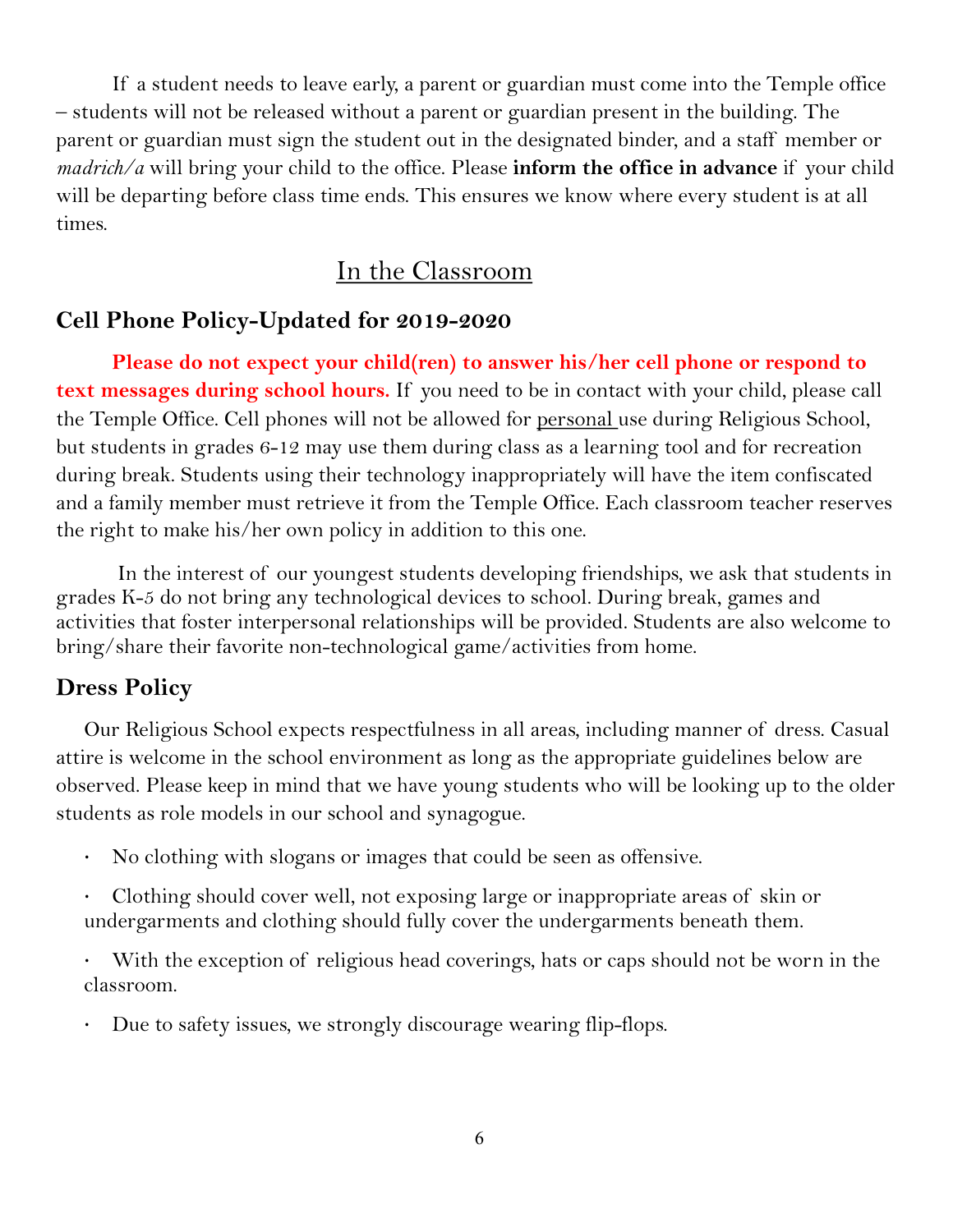### **Food and Snacks in the Classroom**

On Sundays, third graders through sixth graders who stay from 9am to 12:30 pm have a fifteen minute break during which a light snack is served. This is to sustain our students' energy, to provide an opportunity for the class to join together in the appropriate blessings, and give the students a chance to socialize and establish friendships. We ask that families do not send snacks with their children so that we can be respectful of those with allergies. If you have questions about the food items served or need to make special arrangement please contact the Temple Office.

# **Learning Support**

We pride ourselves on opening our souls, our building, and our programs to all individuals. We will work with students and their families to accommodate any and all needs. If your child has special needs of any kind, please contact Abby Wolf so that an appropriate individual educational plan can be developed to ensure that your child has a meaningful and rewarding educational and social experience. If you have an individual educational plan from your child's school, we strongly encourage you to share it with us so we can create a positive learning environment for each of our students.

## **Room Parents**

Each classroom has a room parent who helps coordinate room parties, special events, and facilitates communication between parents and the instructor. Be on the lookout for a welcome email from your room parent(s)!

## **Texts and Supplies**

Textbooks will be provided for each student at the beginning of the year and are included in your Religious School tuition. Teachers may send home an additional list of items for your child to bring to class. Please make sure that your child brings his or her materials to class each week and back home afterwards in order to complete assigned homework.

# **Tzedakah Collection**

*Tzedakah* is collected at the start of every Sunday. Of course, contributions are voluntary and the amount each student contributes is left to the discretion of the family. Each class will collect *tzedakah* throughout the year. At the end of the school year, the class or teacher will decide where they would like to donate the accumulated funds. We have also donated thousands of pounds of food to the South Jersey food bank and JFCS food pantry over the course of the year! These are concrete ways our school helps the community around us.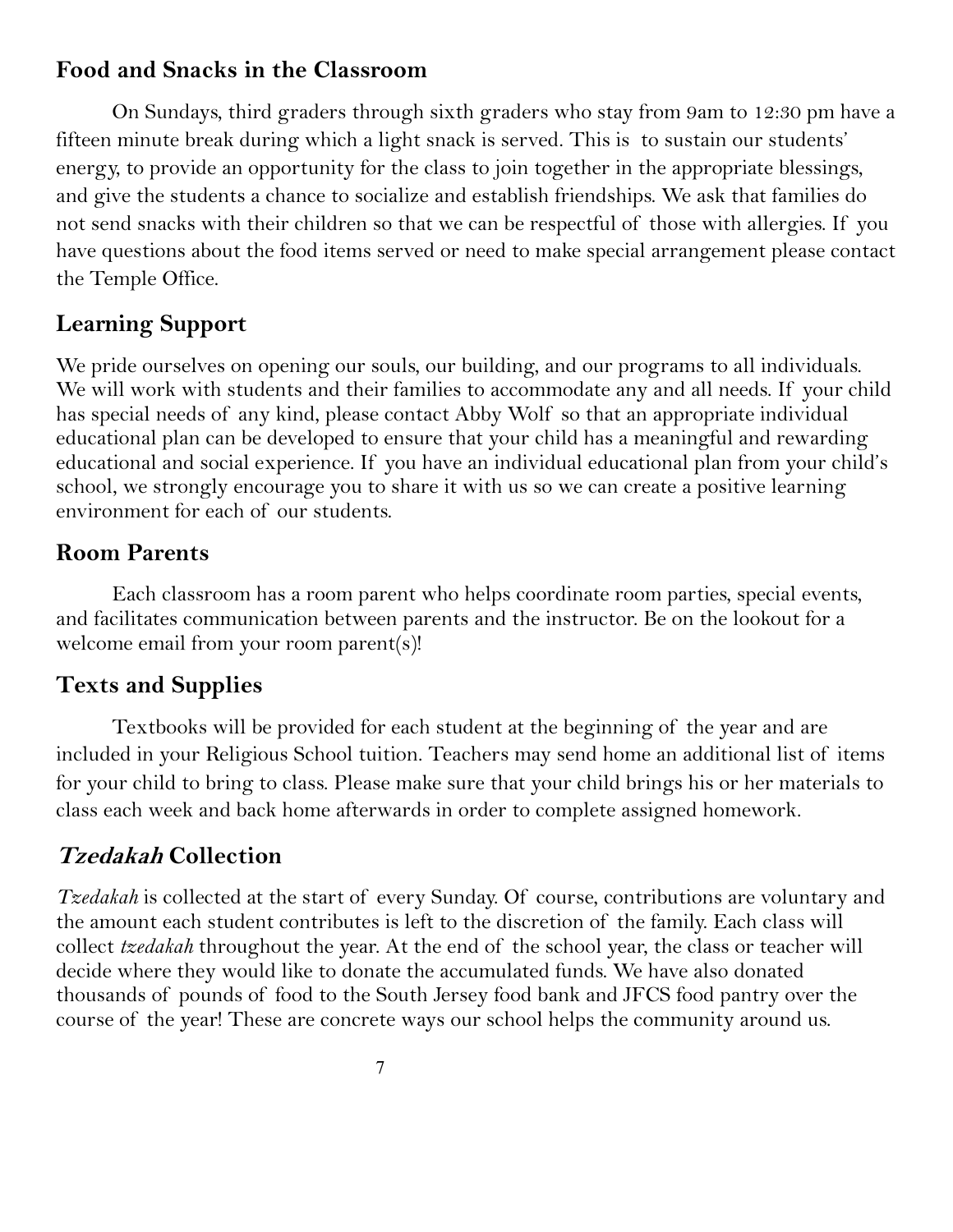### **Life Cycle Events at Adath**

#### **Consecration**

To mark the beginning of our students' formal Jewish education, they are invited to the Bimah on Erev Sukkot to celebrate with the community. This is a lovely and meaningful ceremony for children and families alike. Our teenagers create a "bridge" for our young students that they run through to the bima to receive recognition for this milestone. The service is followed by a celebration in the Sukkah provided by the youth group.

#### **Bar/Bat Mitzvah**

Bar/Bat Mitzvah marks an important step in your child's spiritual growth and maturity. This is conveyed in the very words Bar/Bat Mitzvah (son or daughter of the Commandment). It suggests that the B'nai Mitzvah (sons and daughters…) are developing more mature understanding of Judaism as they begin assuming the responsibilities of adult Jewish life.

It is Adath Emanu-El's policy that candidates for Bar/Bat Mitzvah be enrolled in Religious School during the year of their Bar or Bat Mitzvah. Those celebrating their Bar/Bat Mitzvah during the summer must be enrolled for the upcoming school year. Please see our Bar/Bat Mitzvah handbook (available in the Temple office) for more details about preparation for your child's big event.

#### **Confirmation**

Reform Judaism, recognizing the need for a ceremony that would mark the free acceptance of Judaism by both sons and daughters at a more mature age than the thirteenth year, introduced the Confirmation ceremony. Each year a new class of students, in the tenth grade year of Religious School training, participates in the Confirmation ceremony held in the synagogue on Shavuot, the Feast of Weeks (late May or early June).

### **Informal Learning at Adath**

Adath-Emanu-El's unique youth programming reaches from our youngest students to our high school seniors with AEFTY, AEFTY Junior (grades 7-8), AEFTY 5-6, AEFTY 3-4, and AEFTY 1-2. Few other Reform Congregations in the country provide such programming for their learners. AEFTY is part of NFTY-PAR, the Reform Movement's youth group for the Pennsylvania and South Jersey region. For more information, Contact Jamie at youth@adathemanuel.com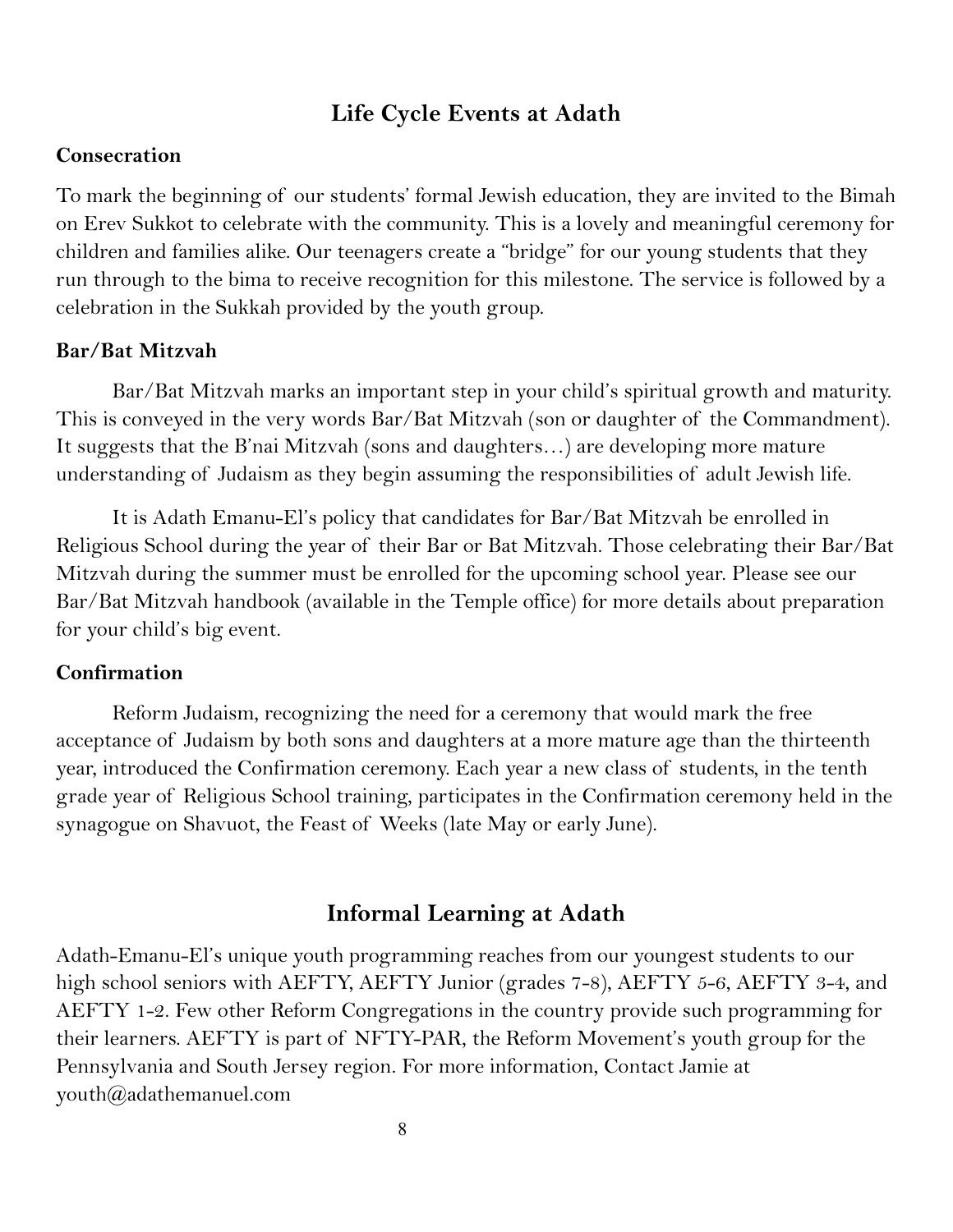"The world stands upon three things: Torah, Worship and Loving Deeds."

 $\sim$  Pirke Avot 1:2

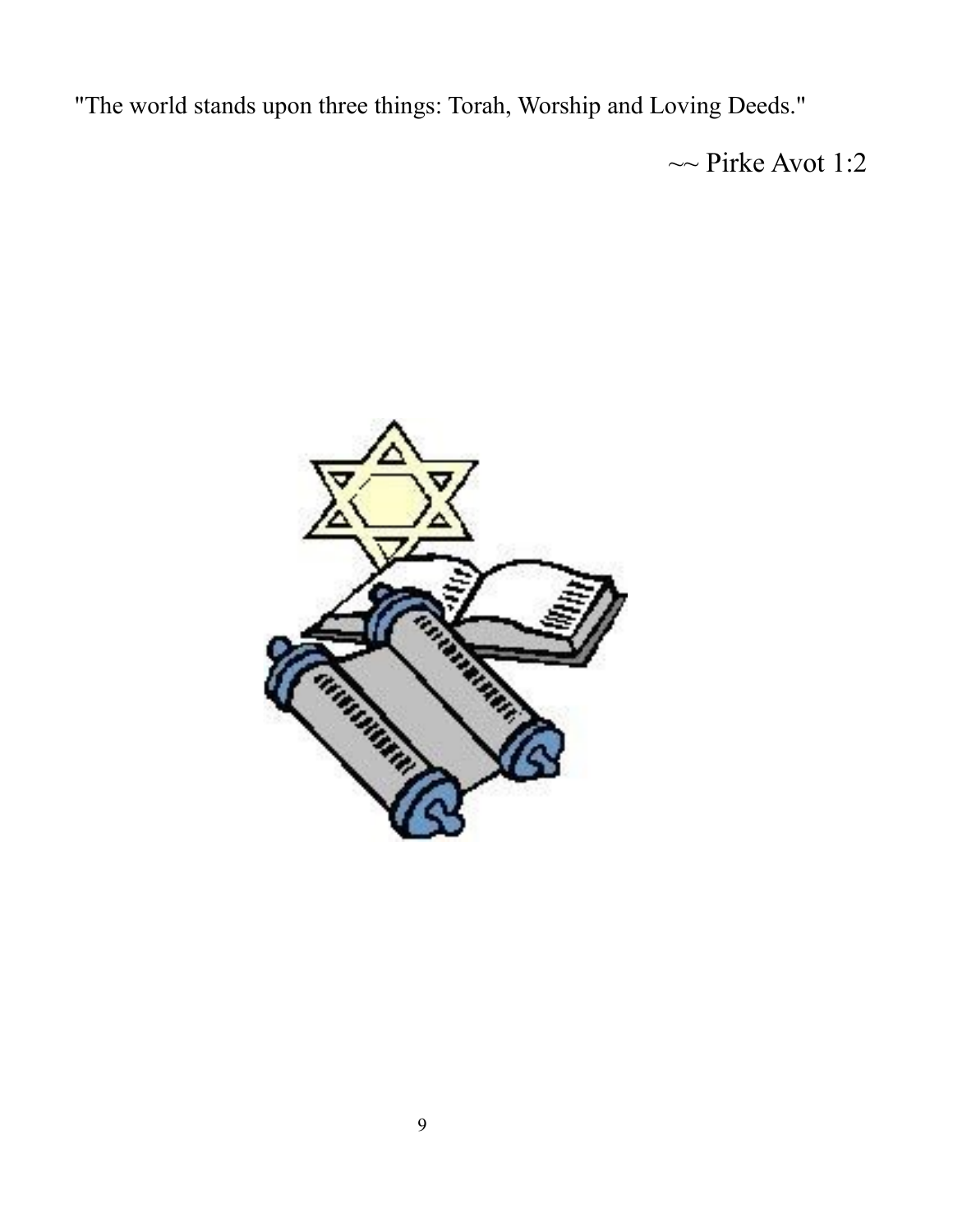# Policies & Procedures

### **Absence Policy**

If your child is ill on a Sunday or Wednesday, please call the Temple Office or email Abby Wolf prior to the start of class. The school appreciates advance notice of any planned absences and will work with families to make up any missed work.

### **Administration of Medication**

Adath Emanu-El Religious School has established the following policies and procedures regarding the administration of emergency medications during Religious School hours. Medications shall include all over-the-counter (non-prescription) medications as well as medications available only by prescription. All medications will be kept in the Temple Office. No medications are to be kept or administered by classroom teachers or students. If medication is kept in a child's backpack or possession during school hours, it will be treated as a violation of the Religious School Behavior Policy.

Each medication to be administered by authorized Religious School personnel shall be provided to the Religious School according to the following:

Each medication must be properly labeled. Pharmacy labels are required for all prescriptions. Over-the-counter medication must be sent in the original container with the student's name written on it.

- Medications are to be turned in to the Religious School office together with the Authorization for Emergency Administration of Medication form. That form must be completed and must include signatures by both the parent/guardian and a physician, as well as a physician's stamp.
- Medications will not be accepted or administered without compliance with these requirements.

The following procedures will be followed with respect to allergic reactions:

The Religious School will designate personnel trained to administer antihistamines and epinephrine in case of allergic reactions and who will administer medications consistent with this policy.

Medications are to be administered following the protocol set forth by a student's physician on the Authorization for Emergency Administration of Medication form.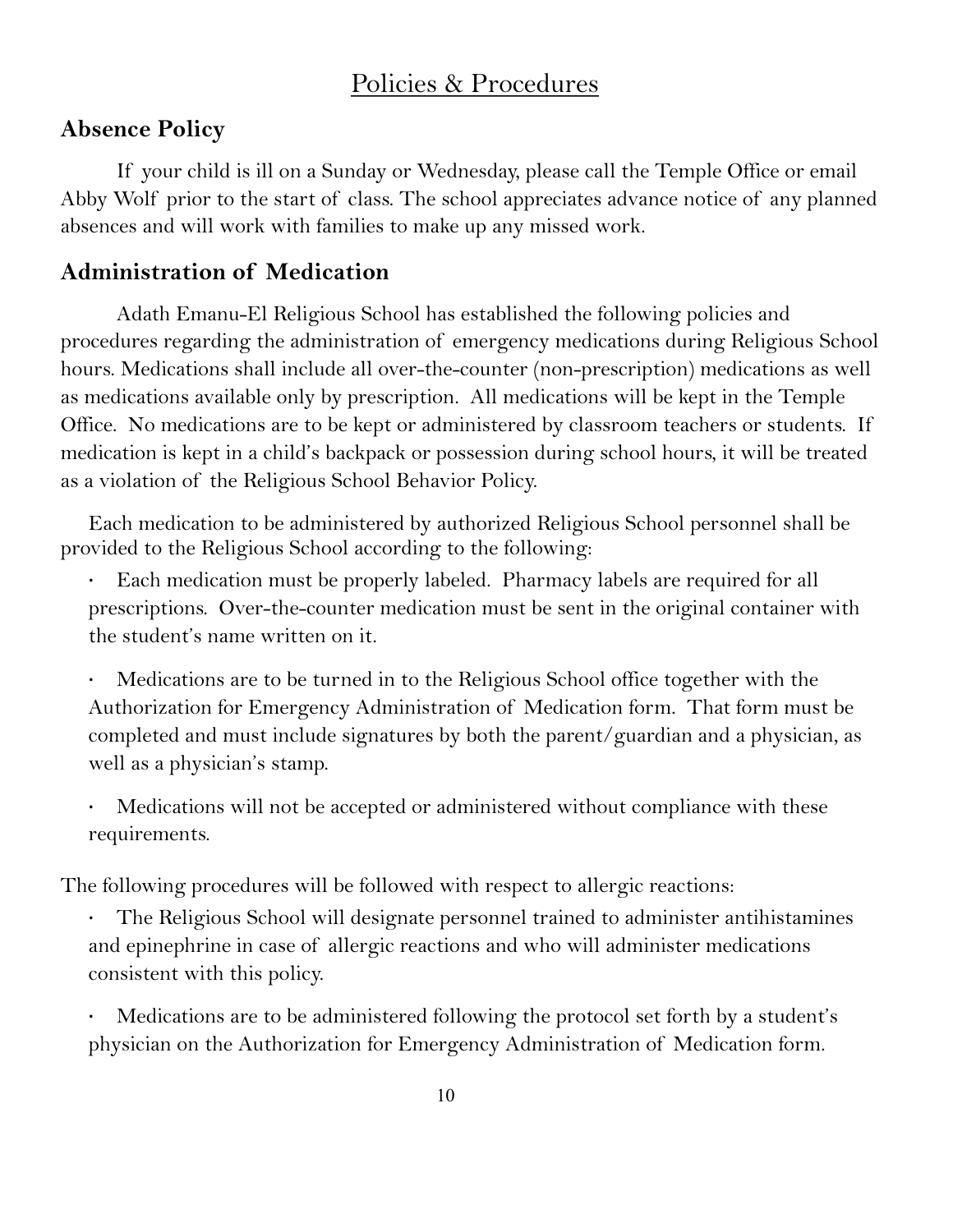· If epinephrine is administered, the Religious School will call 911 and the student's parents immediately. If any other medication is administered under this policy, the Religious School will call the student's parents immediately.

# **Illness Policy**

We must rely on parental judgment and discretion in deciding when children are ill and unable to attend school. A child who is ill is not likely to be an effective student. In addition, schools can be breeding grounds for contagious infections unless parents exercise reasonable caution in monitoring the health of their own children. If you are in doubt about whether your child is healthy enough for school, consult your physician. If a child arrives at school and, in the judgment of the school staff is too ill to remain in school, we will contact a parent or emergency contact and ask that the child be taken home.

Your child will not be allowed to attend class if he or she displays the following symptoms:

- · Temperature of more than 100.5 degrees
- · Diarrhea or vomiting
- · Outbreak of a contagious disease (e.g., chicken pox, impetigo, conjunctivitis, scabies, lice, or ringworm)
- Unidentified rash
- Yellow or greenish nasal discharge or sputum (from coughing)

In order to return to class after an illness, your child must meet the following conditions:

- · Fever-free for 24 hours without fever reducing medicines
- Symptom-free of vomiting or diarrhea for 24 hours

24 hours after the first administration of prescribed medications and that the child is no longer contagious

In cases of conjunctivitis, the child's eye must be free of discharge before he or she attends class for a minimal timeframe of 24 hours

Child is able to participate in the routine and curriculum of the class

Parents of children with chronic medical problems (asthma, severe allergies, diabetes, etc.) should discuss these conditions with Abby Wolf prior to the start of the school year so that we can take appropriate actions should a problem arise. A treatment plan must be provided by the child's physician.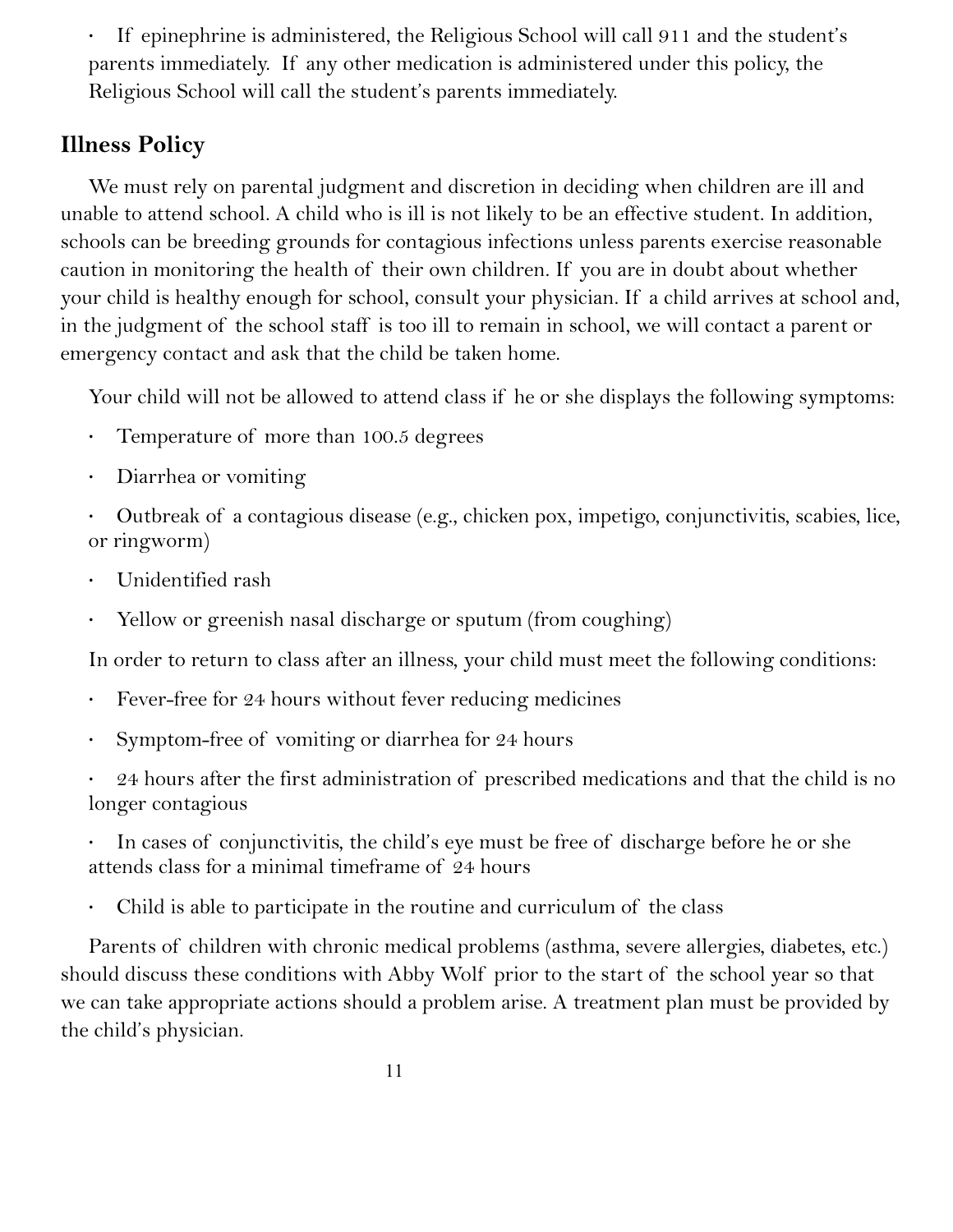# **Promotion Policy**

All students in Kindergarten, First, and Second grade will automatically be promoted to the next grade.

Hebrew (3rd - 6th grades)

- 1. All students must attend a minimum of 75% of scheduled classes.
- 2. Students must perform satisfactorily in the classroom. Satisfactory performance is up to the discretion of the teacher.
- 3. If a student does not meet the minimum requirements for promotion, he/she would be expected to do remedial work over the summer to be prepared for the next grade. Parents may opt to hire a private tutor to help achieve these goals.
- 4. Parents will be notified if a student is likely to need additional summer work by evaluations, interim reports, and contact from Abby Wolf.
- 5. It is expected that the school and the family will work closely together to ensure success!

Judaica (3rd - 6th grades)

- 1. All students must attend a minimum of 75% scheduled classes.
- 2. Students must perform satisfactorily in the classroom.
- 3. If a student does not meet the requirements for promotion, he/she may do remedial work over the summer. The remedial work will be a meaningful project jointly agreed upon by the teacher, parent, and school administration. The project will be completed prior to the student being assigned to the next grade.
- 4. Parents will be notified if a student is likely to need to complete a summer project, as well as a letter from Abby Wolf.

Confirmation: Students will be admitted to Confirmation class after successfully completing grades 7, 8 and 9 in Religious School.

If you have questions or concerns about the promotion policy, please contact Abby Wolf.

Lapid (3-6th Grade): Families must satisfactorily complete the prescribed program in order to reenroll for Lapid in the coming year.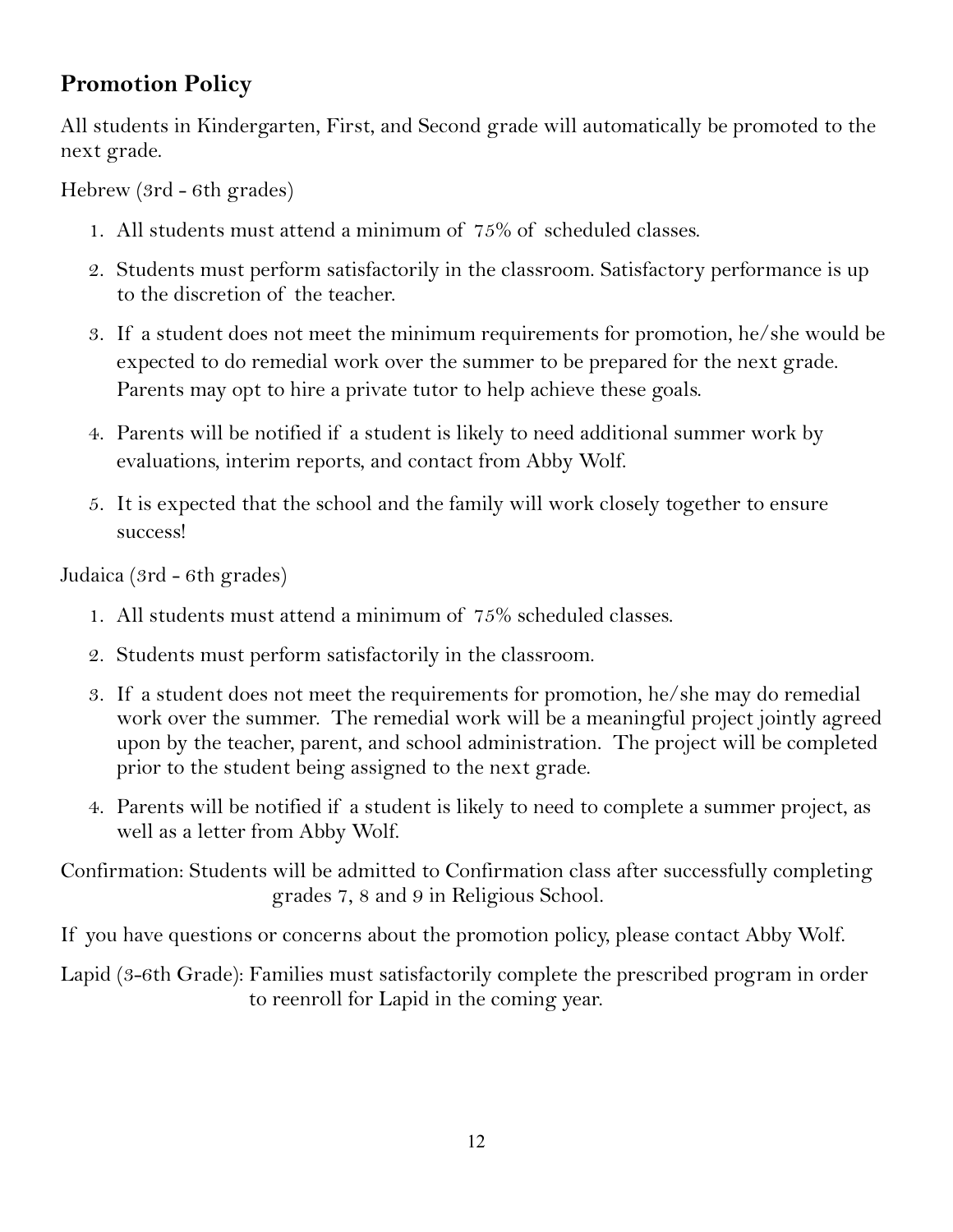## **Snow Day Procedure**

New Jersey weather is notorious. Inevitably, there will be days where, because of inclement weather, school will be canceled. If we choose to cancel school, we follow a set of procedures in order to inform everyone who is enrolled. The first line of communication will be our Remind text message alert system. Please sign up for this if you have not already.

Sundays: <https://www.remind.com/join/adathrs> or text "adathrs" to 81010

Wednesdays: <https://www.remind.com/join/adathteens> or text "adathteens" to 81010

We will also post an announcement on the Religious School page of the Adath Website.

You will also receive an email from the school.



# **Student Evaluation**

Once per year parents will receive a report detailing their child's progress in class. These will be distributed in conjunction with parent-teacher conferences. Please read these reports carefully and address any questions or concerns to Abby Wolf.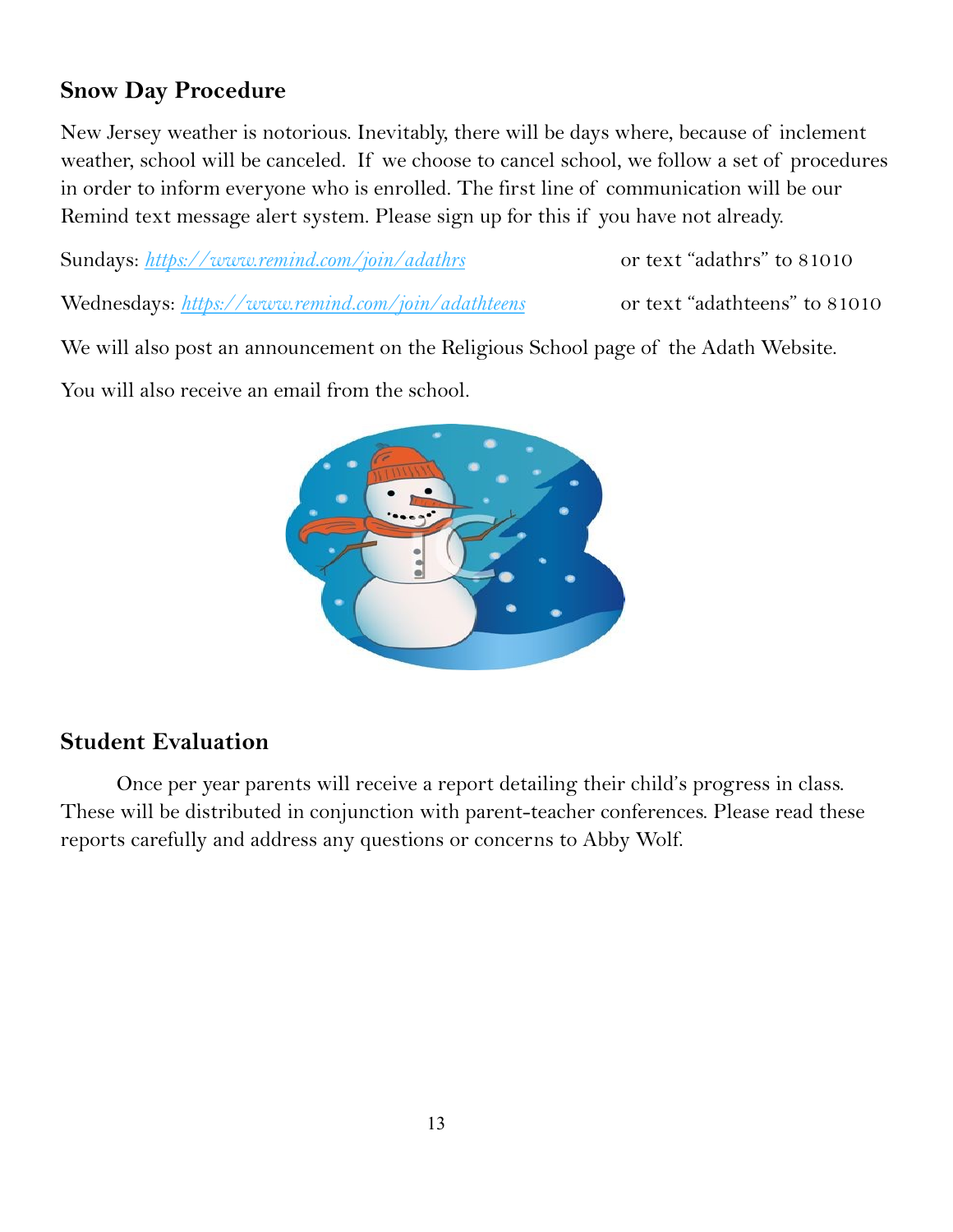## Beyond the Classroom

### **Service Attendance for Bar/Bat Mitzvah**

In order to be a candidate for Bar/Bat Mitzvah, our students must have a solid grounding in Adath's Shabbat *minhag* (customs). To ensure your child meets these criteria, 5th and 6th graders are required to attend nine services each year at Adath. They may be any combination of Friday night, Saturday Morning, Saturday afternoon, or holiday services. In order to receive credit, students must submit a service slip. The slips are located in the foyer outside of the sanctuary on the long wooden table near the entrance. When filled out, place the slip in the wooden box on the same table.

This requirement is designed to help your child prepare over time and not feel rushed or overwhelmed as they approach Bar/Bat Mitzvah. If your child does not attend *t'filah*  regularly, the Bar/Bat Mitzvah preparation process will be more difficult. Please be aware that should your child need extra tutoring before the Bar/Bat Mitzvah ceremony (beyond the standard that we provide in the Bar/Bat Mitzvah fee) you will be responsible for compensating the tutor for his/her time.

### **Worship Opportunities**

Attendance at Shabbat and holiday services is an indispensable part of your child's religious education, as well as a meaningful family experience. Family attendance at services strengthens and reinforces the family education component of our curriculum and, of course, fulfills a significant component of Jewish practice. Judaism has always promoted communal prayer, much more so than individual, because of the importance it places on community. We support each other on the road to greater understanding of our purpose and potential in life.

For our younger students and their even younger siblings, **My Shabbat** (formally Tot Shabbat) is a fun and interactive service for those who aren't yet readers. Please see the Temple calendar for the next scheduled service.

**Family Services** offer a shorter, congregational family worship experience and often feature the voices of our Youth Choir. Religious School classes have the opportunity to experience leading the congregation in worship. Family services are the first Friday night of each month beginning at 7:30 PM. Each month we will have a different class join us for dinner beforehand and participate on the bima.

Everyone is invited to **Saturday morning services** at 10:00 AM – whether we are honoring a young adult as Bar or Bat Mitzvah or simply worshipping together as a